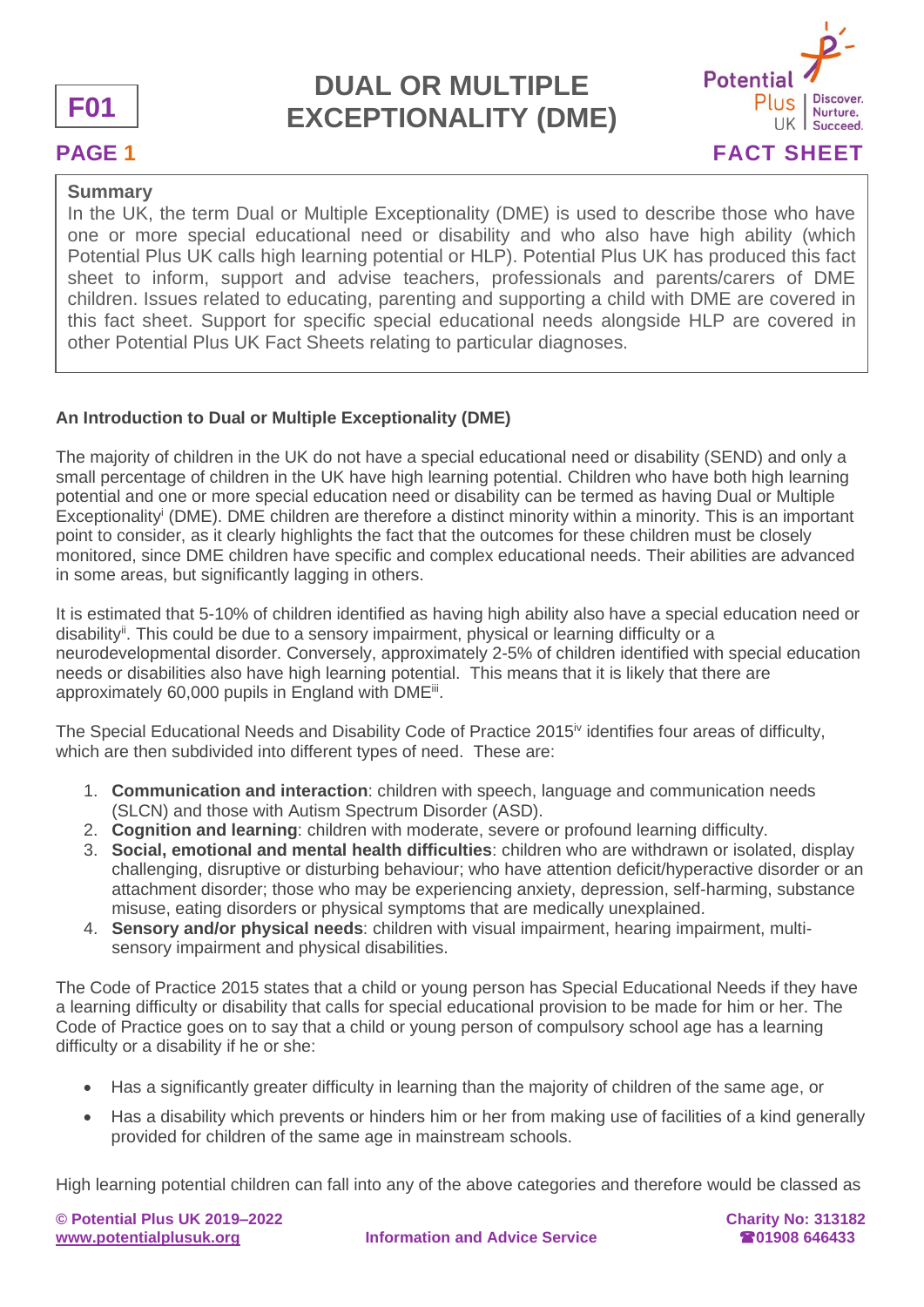



children with DME. Special educational needs and disabilities commonly seen in high learning potential children include:

- **Autistic Spectrum Disorders** including High-Functioning Autism (this used to be known as Asperger Syndrome)
- **Attention Deficit Hyperactivity Disorder** (ADHD)
- **Dyslexia, Dysgraphia, Dyscalculia**
- **Auditory & Visual Impairment**
- **Sensory Processing Disorder** including Dyspraxia
- **Speech and Language Delays** or Impairments

## **The Characteristics of Dual or Multiple Exceptional Children**

Potential Plus UK has compiled a list of characteristics of DME children. These have been identified through our work supporting parents, professionals and DME children. Not all of these characteristics will relate to all DME children:

#### **Intellectual Strengths**

- Ability/expertise in one specific area
- Active imagination
- Extensive vocabulary
- Exceptional comprehension
- High performance in tasks requiring abstract thinking and problem solving
- **Excellent visual or auditory memory**
- Creativity outside of school
- The ability to take part in broad-ranging discussions

### **Academic Difficulties**

- Poor handwriting
- Poor spelling
- Difficulty with phonics
- Inability to do seemingly simple tasks. However, they can often do seemingly more complex ones
- Success in either mathematics or language subjects, but challenges in the other
- Poor performance under pressure
- Difficulties in completing tasks with a sequence of steps
- Inattentive at times

#### **Emotional Indicators**

- Minor failures that create feelings of major inadequacy
- Unrealistically high or low self-expectations
- Feelings of academic ineptitude
- Confusion about abilities
- Strong fear of failure
- Sensitivity to criticism
- **Experiences of intense frustration**
- Low self-esteem
- Feelings of being different from others
- Poor social skills

**© Potential Plus UK 2019–2022 Charity No: 313182**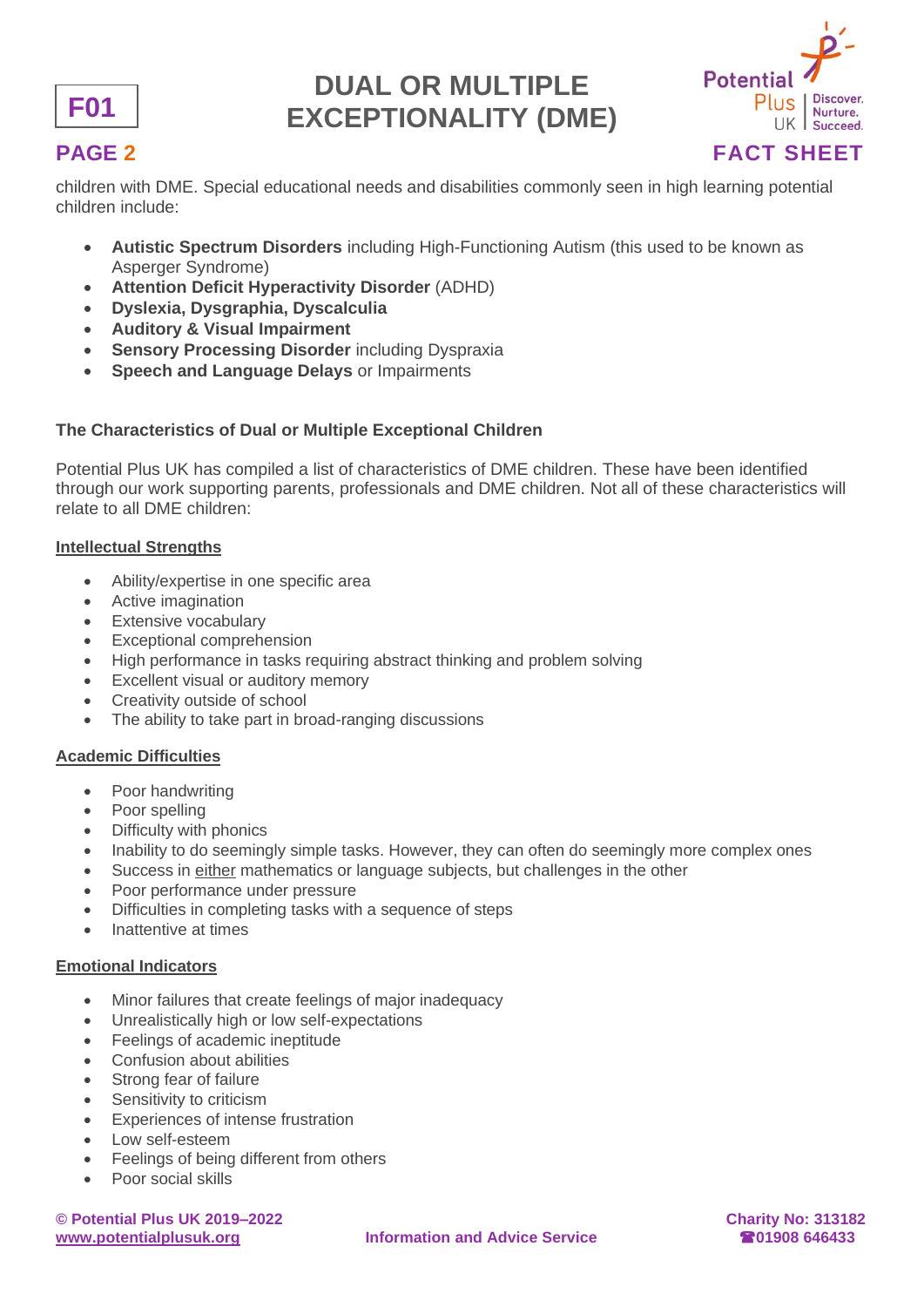

#### **Behaviour**

- Disruptive in class
- Often off-task
- **Disorganised**
- Lack of motivation
- Impulsive
- Creative when making excuses to avoid tasks that they find difficult
- Intensely frustrated at times: sometimes this can spill over into anger or aggression
- Withdrawn at times

### **Profiles of Dual or Multiple Exceptionality<sup>v</sup>**

Following on from the above characteristics of DME, Potential Plus UK has identified four distinct profiles of DME children:

**DUAL OR MULTIPLE** 

- **1. High ability is recognised but special educational needs or disabilities are unrecognised**
- **2. Special educational needs or disabilities are recognised but high ability is unrecognised**
- **3. Both high ability** *and* **special educational needs or disabilities are unrecognised**
- **4. Both high ability** *and* **special education needs or disabilities are recognised**

**Type 1 DME children whose high ability is recognised but whose special education needs or disabilities are unrecognised** share the following traits:

- Compensate for their special educational needs through the use of their advanced abilities, which can lead to their learning difficulties being hidden
- As they grow older, their special educational needs cause an increasing discrepancy between their expected and actual performance
- The overall impression they give of being "very able" is often contradicted by poor handwriting or executive functioning problems
- Can appear to be not trying hard enough
- Ability enables them to 'get by'
- Recognition of their special educational needs occurs much later for this group than for less 'able' children.

When high learning potential compensates for a special educational need or disability, the child is frequently not identified as having SEND. Neither will they be deemed suitable for receiving extra support or provision. For example, a highly able child with dyslexia might develop coping strategies within a classroom, perhaps by relying upon verbal proficiency to get through lessons. Such a child may be capable of going through the first few years of primary school achieving good results and not being seen as needing any SEND intervention.

### **Type 2 DME children whose special educational needs or disabilities are recognised but whose high ability is unrecognised** share the following traits:

- Noticed for what they *cannot* do, rather than what they *can* do
- Special educational needs and disabilities affect their achievement to a great extent and their

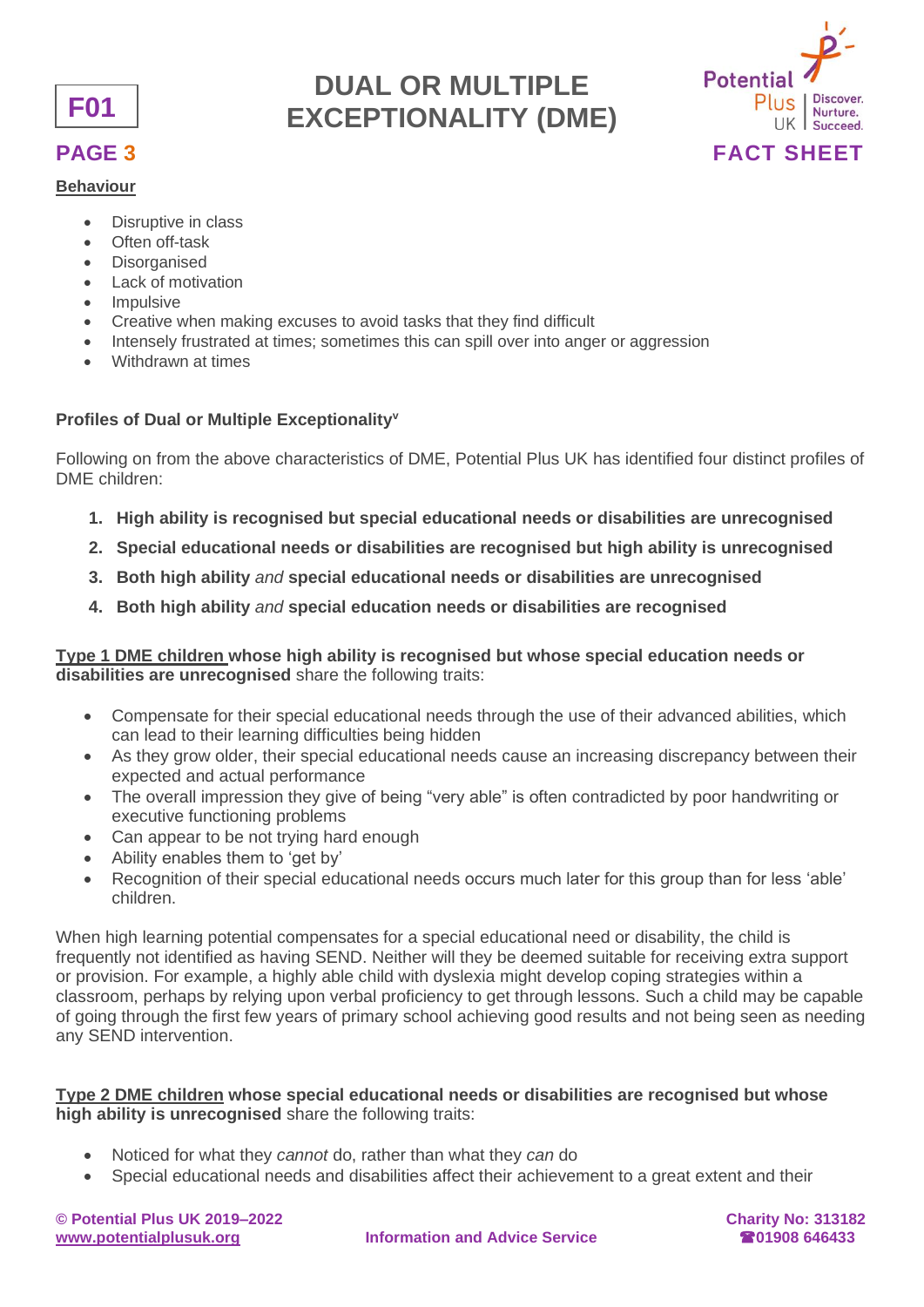



abilities in other areas are not recognised

- Restrictions are placed on the extended learning opportunities on offer, e.g. through school 'more able' provision
- Often fail to achieve their potential in school
- Suffer from poor self-esteem because of low achievement
- Display negative or disruptive behaviours
- More comfortable displaying their creative talents and intellectual abilities at home, where there is usually less pressure or perceived limitation on what they can and cannot do.

For DME children in this category, their special educational needs or disabilities are seen as their sole distinguishing label (especially in cases where the children's special needs are physically or more obviously apparent such as visual impairment or hearing impairment). Such children are at greater risk of not being identified as having high learning potential and thereby lose out on support to develop their abilities.

This can be a very demoralising situation to be in, as these DME children are not given a chance to reach their potential but are instead set much lower expectations, irrespective of strengths and weaknesses.

### **Type 3 DME children for whom** *both* **high ability** *and* **special educational needs or disabilities are unrecognised** share the following traits:

- High ability masks their special educational needs or disabilities, and their special educational needs or disabilities mask their high ability
- Underachievers, often using up a lot of intellectual and emotional energy to achieve 'average' results and may appear to be coasting through school
- Intellectual abilities must work harder to compensate for perceived weaknesses associated with an undiagnosed special need
- True abilities may only surface when they are given an opportunity to unlock their area of talent
- Only discover the true cause of their difficulties after leaving school.

When DME in its entirety is not recognised or supported, there are severe implications for not only underachievement, but also for self-esteem, mental health, emotional well-being, aspirations, further education and career prospects.

### **Type 4 DME children** are the fortunate ones for whom *both* **their high ability** *and* **special educational needs or disabilities are recognised.** These children are:

- More likely to feel understood and supported both at home and at school
- Often feel comfortable enough to voice concerns regarding any difficulties related to their special educational needs or disabilities
- Usually academically challenged on a regular basis
- Given opportunities to display their creativity
- Able to access learning support aids/provision if necessary. This could include the use of a laptop or extended time during assessments.
- Supported in their social and emotional needs by their parents and staff who encourage positive friendships and provide nurture.

Type 4 DME children are the most likely to fully achieve their true potential. The outcomes for these children are often better than in the other three categories. The experience of a consistently supportive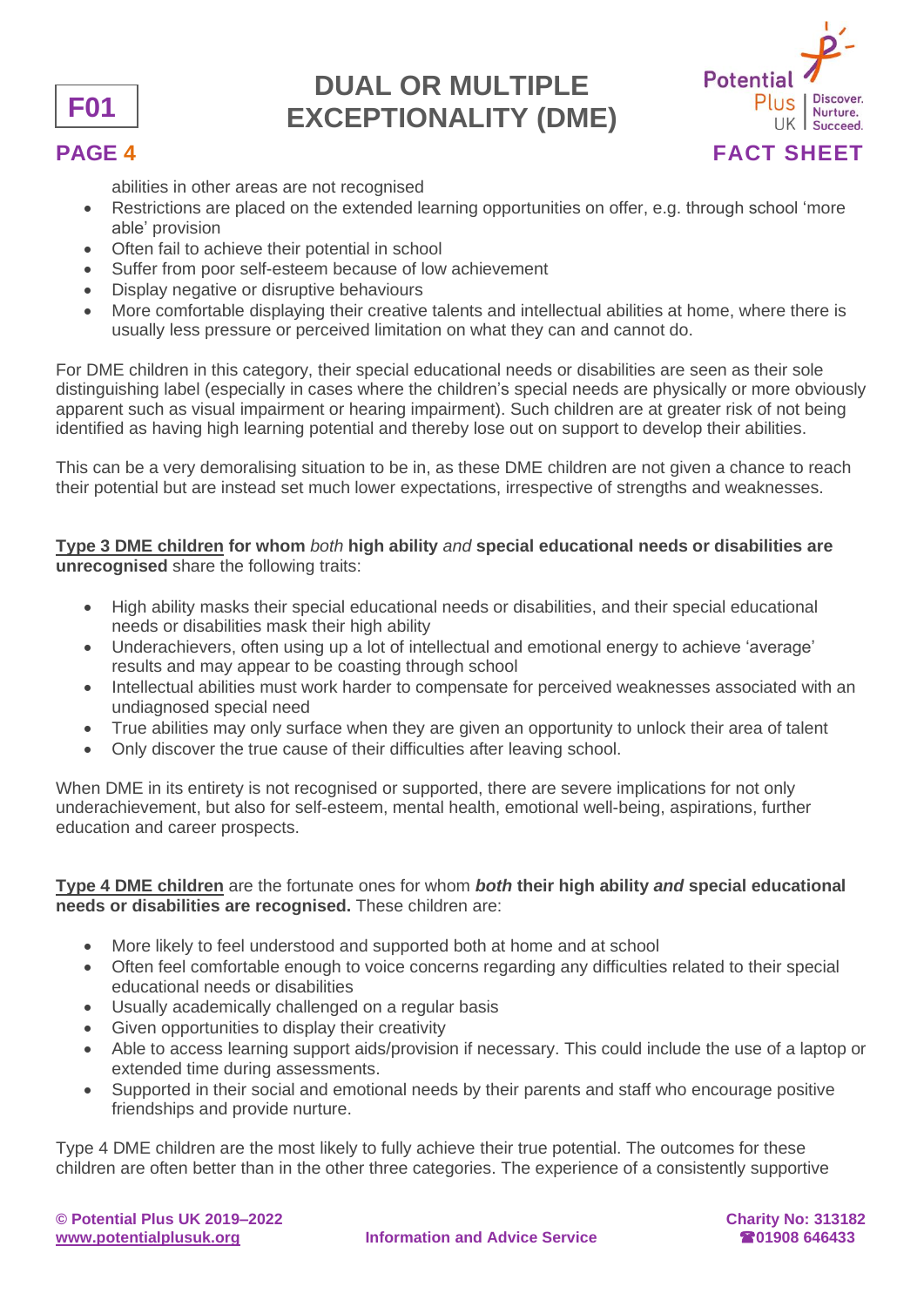



education will positively influence their self-esteem and self-confidence; enabling them to seek further challenges and new experiences, thereby realising their potential.

### **The Importance of Assessment and Diagnosis of DME Children**

The long experience of Potential Plus UK in supporting high learning potential children, their families, schools and local authorities has led us to identify the following difficulties<sup>vi</sup> in identifying DME children in school:

- 1. The stereotype of 'high ability' equating to 'perfect genius' capable of excelling in **all** areas of learning and education.
- 2. A lack of information, training and experience of teachers and professionals regarding DME children.
- 3. Single assessment measures which identify either high ability (e.g. Cognitive Abilities Tests) or special educational needs or disabilities (e.g. assessment for Dyslexia) but rarely both.

If a child does not seem to be making enough progress or needs a lot of extra help, the child's school must first put SEN support in place. The Special Educational Needs Coordinator (SENCo) would be the point of contact within a school for discussion about this.

After some initial intervention, should either/both the parents and/or the school feel that further investigation is required, support can be sought from outside agencies, such as those available in the local authority; through CAMHS (Child and Adolescent Mental Health Service), Child Development Centres, paediatricians or occupational therapists. This may involve a direct referral from the school or through the child's GP. The services provided in a local area are detailed in the local authority's Local Offer.

Each local authority in England must provide impartial information and advice about matters relating to special educational needs and disabilities. This service is usually called Special Education Needs and Disabilities Information, Advice and Support Services (SENDIASS). The local authority must publish its Local Offer, detailing available provision and how to access it.

For children who continue to have significant difficulties despite SEN support, the school or the parents can apply for an Education, Health and Care (EHC) assessment in order for the local authority to decide whether provision needs to be made for the child in accordance with an EHC plan. The purpose of an EHC plan is to ensure that the special education needs and disabilities provision the child receives meets their needs to secure the best possible outcomes for them.

An EHC assessment is only necessary if the school cannot provide all the help that the child needs. The local authority has six weeks to decide whether or not to carry out an assessment. If it decides to carry out an assessment, it will ask for evidence of:

- Attainment and rate of progress
- Nature, extent and context of the child's needs
- Actions already taken
- Physical, emotional, social development and health needs, drawing on relevant evidence from clinicians and other health professionals

After the EHC assessment, the local authority may decide it is necessary to provide an EHC plan which sets out the child's needs, how their needs will be met and what funding will be made available for this. The local authority will usually put an EHC plan in place if they decide that the extra support required by the child cannot be provided from within the school's resources.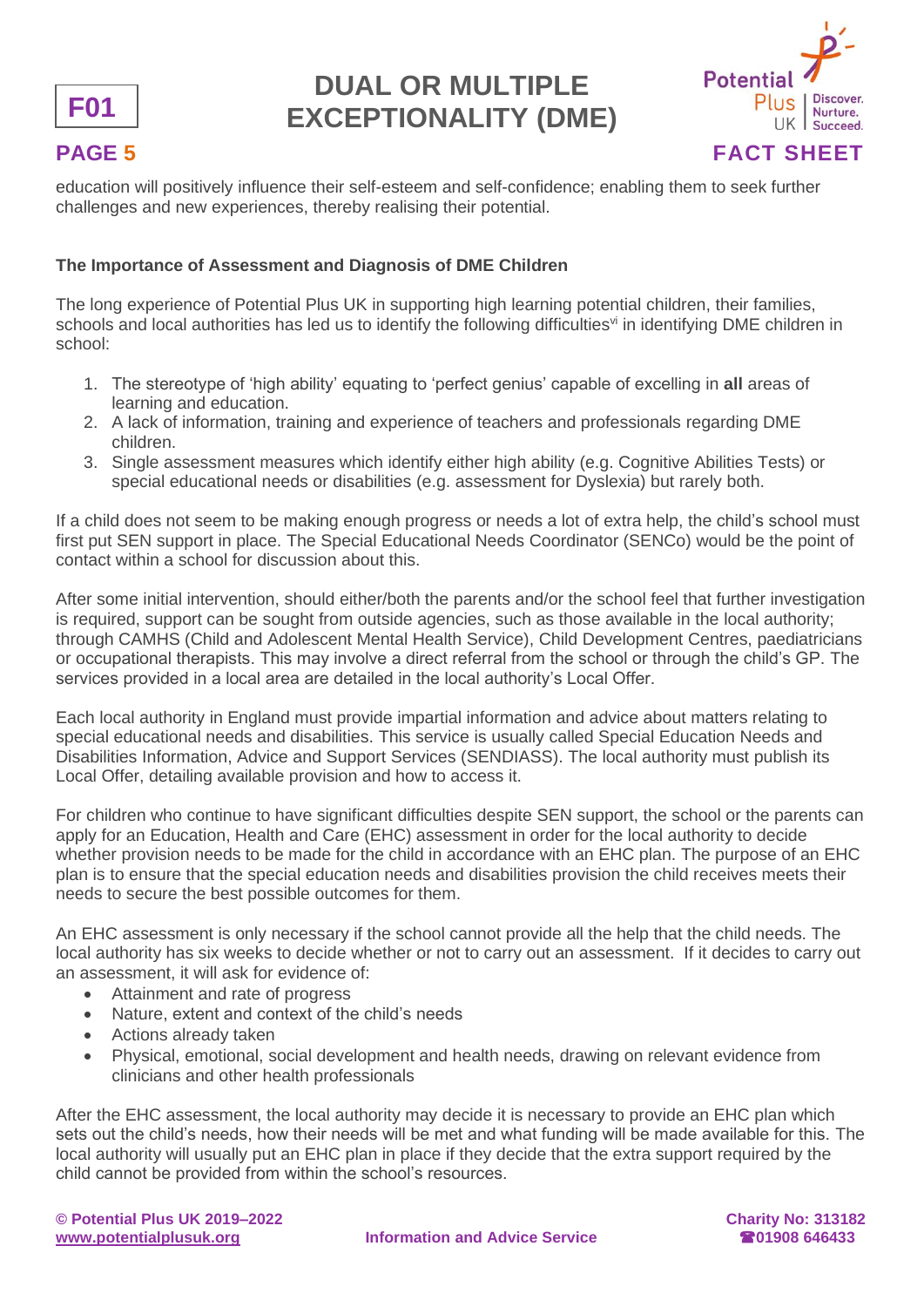



Part of an EHC assessment process usually involves an assessment by an educational psychologist. A full-scale IQ test would normally be part of an assessment carried out by an educational psychologist. In DME children, this will often display a profile which shows some areas are below average, some average and some above average or in the superior, high or upper extreme range. The resulting profile looks 'spiky' and represents differences between the child's abilities and their special needs**vii** . The difference between the top and bottom scores will reflect the child's particular learning difficulties.

## **Parenting a Child with Dual or Multiple Exceptionality**

Potential Plus UK recognises that it can sometimes be extremely difficult to parent DME children who seem exceptionally able at times and yet struggle with some basic tasks (what these are will depend on their particular profile). The most important aspect of parenting such children is to fully understand, as far as it is possible, both their strengths and their difficulties, in order to be able to support them to develop positive self-esteem and relationships. This is particularly important as making friends and fitting in can sometimes be difficult for some DME children. Unfortunately, social problems can sometimes escalate into prolonged feelings of isolation and even bullying. A Potential Plus UK survey<sup>viii</sup> on DME children found that the most common reason parents suspected that their child had a learning difficulty was because of problems with social interaction.

To fully support DME children, it is important to:

- Develop good relationships based on trust and respect with children; this will help them know that they are valued, irrespective of how "different" they are to their peers
- Help children to recognise that they have strengths and talents as well as difficulties in some areas
- guide children to make their expectations reasonable, with an emphasis on positive fulfilment of their abilities
- Give children opportunities to experience genuine success to improve their self-esteem
- encourage children to develop independence at the right time for them
- Help children to express their frustration and confusion in a positive way
- Guide children to act less impulsively under stress
- Incorporate children's interests into opportunities for learning
- Facilitate positive social experiences to give children confidence in forming friendships
- Help children to develop relationships with other children who also have high ability or share special interests. This can be a genuine catalyst in reversing underachievement for many DME children<sup>ix</sup>

Furthermore, when parenting skills are tested by the negative behaviour displayed by some DME children, it is important to consider the following:

- 1. Children's high learning potential enables them to compensate to some extent for their special educational need or disability. However, this compensation requires them to focus their physical and emotional energy into what they are doing.
- 2. This ability to compensate can often break down under stress, for example when children are tired.
- 3. At school, DME children may well spend a great deal of energy simply keeping up with their peers.
- 4. Many DME children face daily struggles and this must be remembered by all those involved in parenting, supporting and educating them.

After exhausting their energies to simply keep up or to compensate for their special education needs or disabilities, the most important time of day to nurture and support DME children is when they first arrive home from school.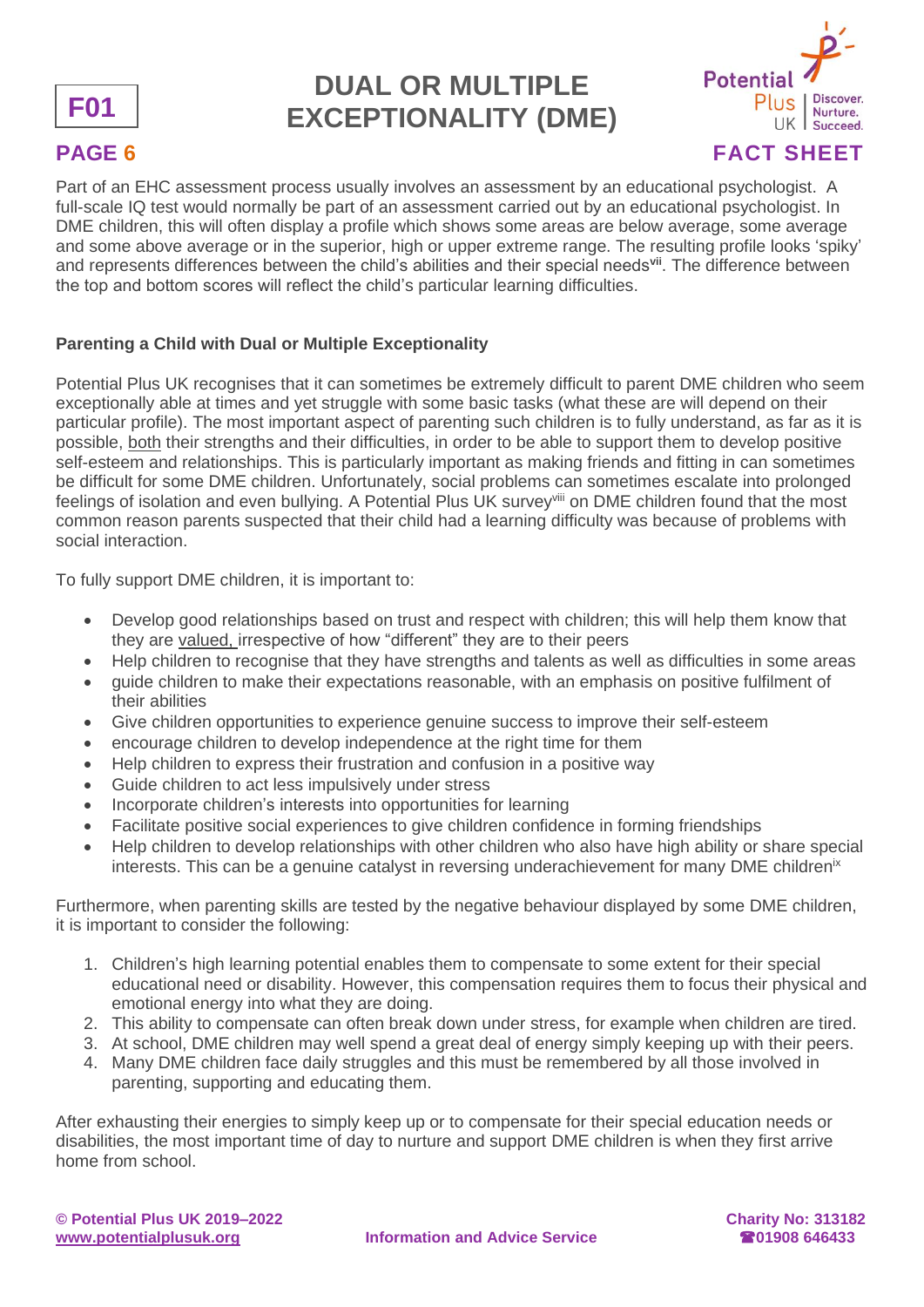



DME children often quickly learn that they are different when they start formal schooling. Doubts about their abilities may result in deteriorating feelings about their own strengths. Parents and teachers who focus on their difficulties can reinforce these negative feelings. The resulting self-image can then damage academic, social, and emotional progress.

Focusing on the strengths, cognitive style and interests of DME children, on the other hand, can result in an increase in resilience whilst the children positively experience success. If they are given opportunities to develop their strengths, DME children develop a positive image of who they are and a vision of what they might become.

Working in the area of their strengths and at the right level of challenge can often be motivational for DME children. Even some of the skills they lack show dramatic improvement when practised in the context of projects in their strength or interest area. They may also be more willing to push themselves through the practice of a difficult skill when the effort is related to a project they want to complete.

For those who lack social skills and understanding, working with others in the same interest area can greatly expand opportunities for positive and productive interaction. Their weaknesses can and should be addressed. However, they are best addressed creatively (in a different way to a child with that special educational need or disability who is not DME) and preferably in line with their strengths and interest areas. Addressing weaknesses must not be done at the expense of the development of their strengths.

Parents of children with DME should develop good working relationships with their children's schools in order to get the best support in place for their children. Good communication with schools is the basis of formulating a strong and consistent support structure.

When meeting with schools, some important points to discuss are:

- 1. The identification of both the child's special education needs or disabilities and his or her high learning potential.
- 2. How the child's high learning potential can and will be challenged through work that is carefully matched to both his or her special needs, cognitive style and high abilities.
- 3. The monitoring of the child's progress. Any targets that are set must follow a clear understanding of the child's DME as a whole.
- 4. Keeping parents informed and involving them as partners in the child's educational progress.

### **Education and DME Children**

Prof Diane Montgomery advocates a constructivist approach to learning and teaching for DME young people, since this allows them to be active participants in the learning process. What is more, this is appropriate for all children, so can be inclusive and have a positive impact on everyone's achievement<sup>x</sup>.

In England, once it has been recognised that children have special needs, the school will then follow guidance from the Code of Practice 2015 to 'take action to remove barriers to learning and put effective special education provision in place', i.e. SEN support<sup>xi</sup>. High quality teaching that is differentiated for individual pupils forms the basis of support. In deciding to make further special educational provision, all information gathered in school should be considered including an early discussion with the pupil and his or her parents. More detailed information on what constitutes good outcome setting is given in Chapter 9 (paragraphs 9.64 to 9.69) of the Code of Practice<sup>xii</sup>. SEN support should take the form of a four-part cycle of assess, plan, do, review, and additional or different provision should be recorded. Schools should meet